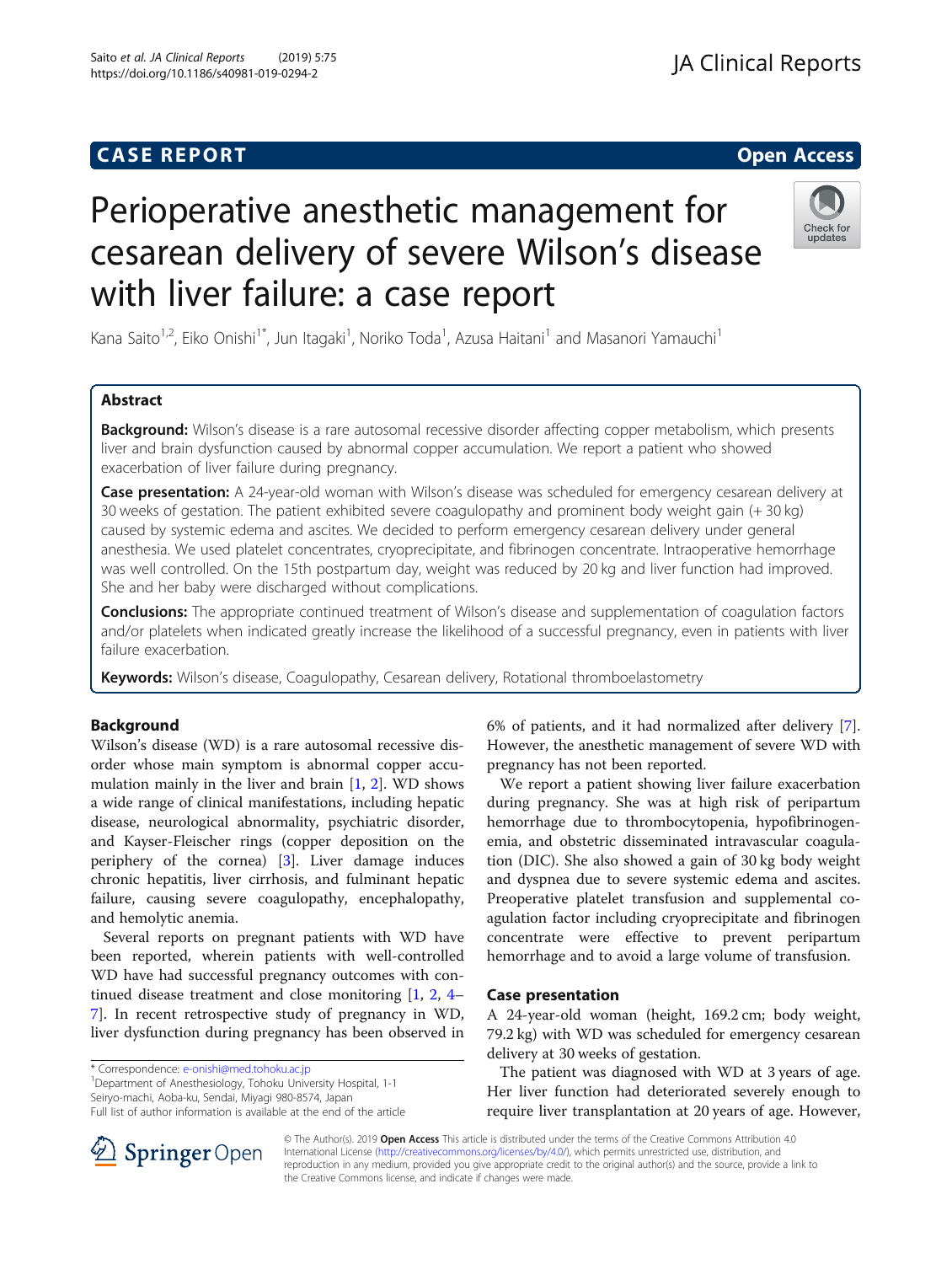anti-copper therapy improved her liver function and was continued during pregnancy. She was hospitalized at 25 weeks of gestation for thrombocytopenia and fetal growth restriction (FGR) caused by placental insufficiency. Aspartate aminotransferase (AST) and alanine aminotransferase (ALT) serum levels were normalized during pregnancy, while antithrombin III (AT-III) levels were significantly lower (Table 1). On hematological evaluation, performing anticoagulation therapy with AT-III concentrate was suggested to prevent thrombophiliainduced placental dysfunction.

The patient's body weight had rapidly increased by 1 kg/day with marked ascites and severe edema. She experienced dyspnea and could not ambulate due to dramatic weight gain. She was also diagnosed with obstetric DIC presenting with oliguria, thrombocytopenia, respiratory distress, liver dysfunction, and severe coagulopathy [\[8](#page-3-0)]. At 30 weeks of gestation, emergency cesarean delivery was performed under general anesthesia to improve her liver function. We performed supplementation with 10 units of platelet transfusion, 3 packs of cryoprecipitate, and 3 g fibrinogen concentrate.

In the operating room, a 16G venous catheter was inserted. We used rotational thromboelastometry (ROTEM® sigma, Tem Innovations GmbH, Munich, Germany), which showed normal coagulation function (Table [2\)](#page-2-0). Under standard monitoring and bispectral index, we performed rapid sequence induction using 130 mg propofol, 0.05 mg remifentanil, and 70 mg rocuronium. Because her face and tongue were edematous and the Mallampati classification was III, intubation difficulties were expected. Therefore, we used a video laryngoscope (McGRATH MAC#3) for tracheal intubation. We maintained with oxygen in nitrous oxide (2:3) and 0.7% sevoflurane until delivery.

After delivery, the baby (1173 g) showed respiratory distress. Tracheal intubation and administration of intratracheal lung surfactant were performed. One- and 5 min Apgar scores were 2 and 5, respectively. The neonatologists performed mechanical ventilation management for 2 days after delivery. The infant was discharged without further complications.

After delivery, continuous intravenous administration of propofol and remifentanil was started. Intraoperatively, 0.5 mg intravenous fentanyl was administered, and continuous fentanyl injection was started at 0.04 mg/h for postoperative analgesia. Intraoperative hemorrhage was 1813 mL (including amniotic fluid), and ascites was 1000 mL. The operation time was 61 min, and anesthesia time was 179 min. Urine volume was 80 mL, and infusion volume was 1954 mL (654 mL of crystalloids and 1300 mL of colloids). The patient also received 3 units of red blood cells and 6 units of fresh frozen plasma (FFP). The operation was completed without massive bleeding. However, a postoperative chest X-ray indicated pulmonary edema. We decided to continue mechanical ventilation in the intensive care unit (ICU). Albumin and diuretic administration improved the patient's oxygenation and allowed for extubation the next day. She was transferred to the obstetrics ward 3 days postoperatively.

| Table 1 Peripartum data of liver function, coagulation, copper metabolism and body weight |  |
|-------------------------------------------------------------------------------------------|--|
|-------------------------------------------------------------------------------------------|--|

|                  |                     | Normal          | Gestation weeks      |      |          | Before CS           | After CS |                  |      |        |
|------------------|---------------------|-----------------|----------------------|------|----------|---------------------|----------|------------------|------|--------|
|                  |                     | Ranges          | 25 weeks<br>29 weeks |      | 30 weeks | 30 weeks and 3 days |          | POD <sub>1</sub> |      | POD 40 |
| Hemoglobin       | q/dL                | 11.6-14.8       | 13.2                 | 12.7 | 11.7     | 10.1                | 8.2      | 9.8              | 10.5 | 11.3   |
| <b>Platelets</b> | $\times 10^3/\mu L$ | 158-348         | 78                   | 70   | 57       | 101                 | 72       | 75               | 65   | 143    |
| Total bilirubin  | mg/dL               | $0.4 - 1.5$     | 0.8                  | 0.7  | 1.0      | 0.8                 | 0.6      | 0.8              | 1.4  | 1.2    |
| Albumin          | q/dL                | $4.1 - 5.1$     | 2.8                  | 2.0  | 2.5      | 3.0                 | 2.0      | 2.7              | 2.6  | 4.2    |
| AST              | IUI/L               | $13 - 30$       | 37                   | 31   | 25       | 21                  | 16       | 25               | 26   | 40     |
| ALT              | IUVL                | $7 - 23$        | 27                   | 19   | 14       | 14                  | 9        | 11               | 12   | 29     |
| ChE              | U/L                 | 201-421         | 52                   | 43   | 33       |                     |          | 89               | 86   | 109    |
| PT               | $\%$                | 80-127          | 79.6                 | 66.8 | 52.7     | 49.6                | 43.6     | 46.5             | 46.7 | 59.9   |
| PT-INR           |                     | < 1.15          | 1.11                 | 1.2  | 1.31     | 1.38                | 1.46     | 1.42             | 1.40 | 1.26   |
| APTT             | sec                 | 26.9-38.1       | 37.4                 | 44.8 | 50.2     | 38.4                | 52.8     | 48.3             | 56.3 | 36.2   |
| Fibrinogen       | q/L                 | 2.00-4.00       | 2.01                 | 1.55 | 1.24     | 1.30                | 1.30     | 1.12             | 1.27 | 1.37   |
| Antithrombin III | %                   | 80-130          | 36                   | 72   | 41       | 56                  | 38       | 60               | 43   | 47     |
| Serum copper     | µg/dL               | 66-130          | 34                   |      |          |                     |          |                  | 28   | 45     |
| Ceruloplasmin    | mg/dL               | $21 - 37$       | 6.2                  |      |          |                     |          |                  | 6.6  | 8.3    |
| Body Weight      | kg                  | 49 <sup>a</sup> | 59.3                 | 70   | 76.1     | 79.1                | 77.2     | 77.8             | 69.1 | 60.8   |

CS cesarean section, POD postoperative day, AST aspartate aminotransferase, ALT alanine aminotransferas, ChE cholinesterase, PT prothrombin time, INR international normalized ratio, APTT activated partial thromboplastin time

before pregnancy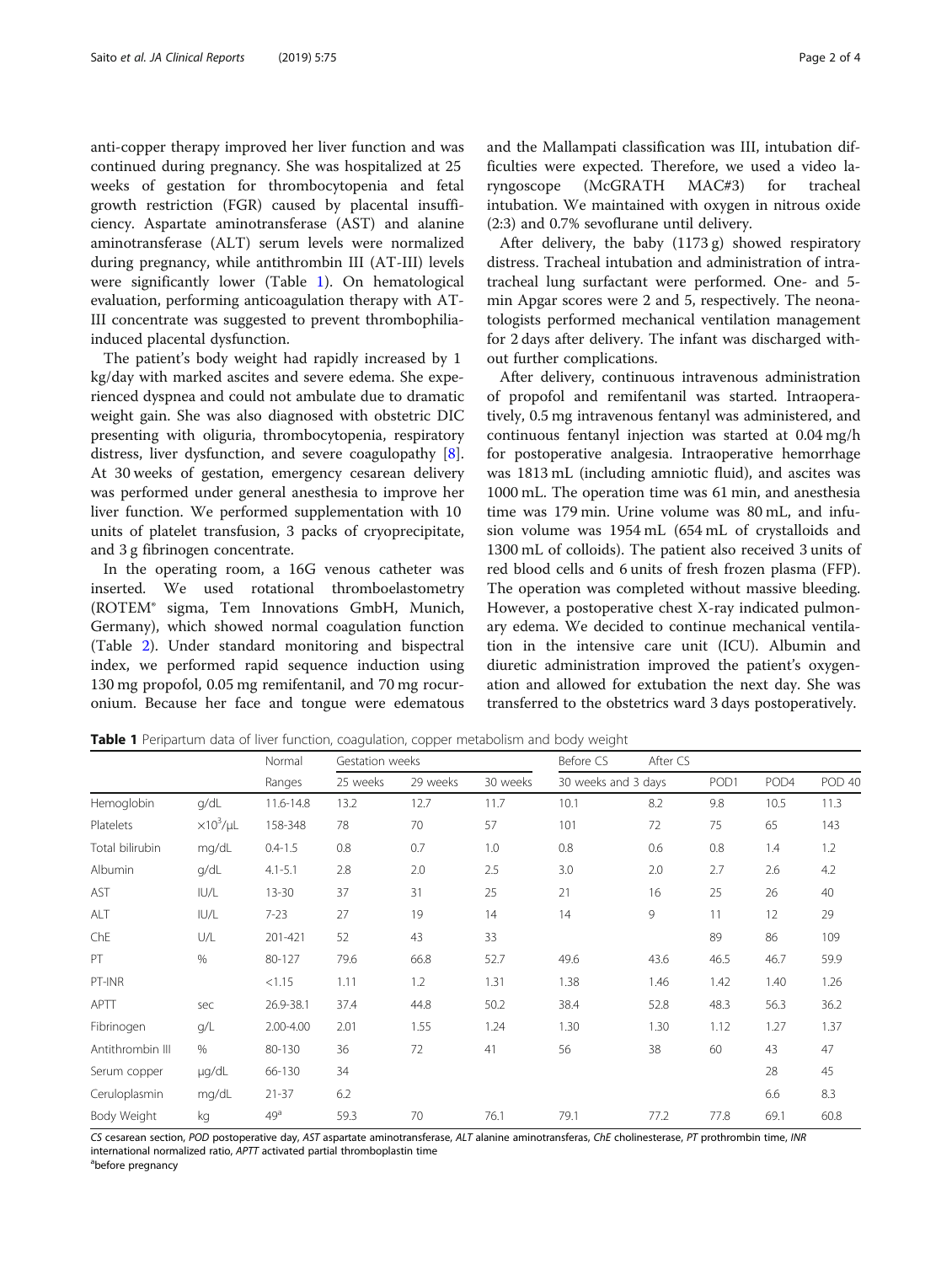|                | FIBTEM (normal ranges) | EXTEM (normal ranges) | INTEM (normal ranges) | APTEM (normal ranges) |
|----------------|------------------------|-----------------------|-----------------------|-----------------------|
| CT, seconds    | 59 (46-84)             | 54 (50-80)            | 142 (161-204)         | 53 (41-80)            |
| CFT, seconds   |                        | 108 (46-149)          | $108(62 - 130)$       | $112(62 - 184)$       |
| Alpha angle, ° | 70                     | $72(63-83)$           | 73 (66-77)            | 75 (60-80)            |
| A5, mm         | $10(5-20)$             | $36(32-52)$           | $35(33-52)$           | $35(28-50)$           |
| A10, mm        | $10(6-21)$             | $46(43-63)$           | $45(43-62)$           | 45 (39-61)            |
| A20, mm        | $10(6-21)$             | 53 (52-70)            | $52(50-68)$           | $51(48-68)$           |

<span id="page-2-0"></span>Table 2 ROTEM results before cesarean delivery

CT clotting time, CFT clot formation time, Alpha angle the angle of tangent between the centerline and the curve through the 20-mm amplitude point, A5 amplitude at 5 min, A10 amplitude at 10 min, A20 amplitude at 20 min, EXTEM the extrinsic coagulation pathway, INTEM the intrinsic coagulation pathway, FIBTEM the quality of the fibrin-based clot, APTEM the detection of hyperfibrinolysis

On the 15th postpartum day, her body weight showed a decrease of 20 kg, and she was discharged from the hospital. Subsequently, coagulation status was improved to pre-pregnancy levels 40 days after delivery.

#### **Discussion**

WD shows abnormal copper accumulation in the liver and brain due to a decrease in ceruloplasmin, which is the transport protein bound to serum copper. ATP7B mutation on chromosome 13q14 gene has been identified as the causative gene  $[1, 2]$  $[1, 2]$  $[1, 2]$  $[1, 2]$  $[1, 2]$ . Generally, the treatment of WD is by pharmaceutical means that reduce copper absorption or promote copper excretion. Liver transplantation may also be performed in severe liver failure that is uncontrolled by pharmaceutical therapy.

Our patient had severe WD controlled with anticopper therapy. Her liver function had rapidly deteriorated during pregnancy, and she showed severe coagulopathy, thrombocytopenia, and obstetric DIC. Intensive coagulation therapy could prevent massive peripartum hemorrhage.

Fibrinogen was reported to be the most important factor in obstetric hemorrhage [[9\]](#page-3-0). It has been reported that a fibrinogen concentration  $\leq 2$  g/L has a positive predictive value of 100% for progression to severe postpartum hemorrhage [\[10](#page-3-0)]. Fibrinogen supplementation for postpartum hemorrhage has been reported [[9](#page-3-0)–[12](#page-3-0)]; however, prophylactic administration of fibrinogen in severe coagulopathy has not been well investigated. Our patient experienced both hypofibrinogenemia and thrombocytopenia, and was diagnosed with obstetric DIC. Her preoperative serum fibrinogen had decreased to < 1.5 g/L. Therefore, we considered the risk of massive perioperative hemorrhage to be high and that a massive blood transfusion may be required. The patient's dramatic body weight gain had caused dyspnea and severe systemic edema. We were thus concerned about the cardiopulmonary dysfunction due to volume load caused by massive blood transfusion and fluid shift from prominent systemic edema. A large FFP transfusion can induce pulmonary edema due to volume overload [[13](#page-3-0)]. Therefore, we decided to administer cryoprecipitate and fibrinogen concentrate. Additionally, we confirmed her coagulation function with ROTEM to determine the appropriate dose of fibrinogen concentrate. Although there have been reports about baseline ROTEM parameters of healthy pregnant women [\[14\]](#page-3-0), ROTEM analysis in obstetrics has not been established. The efficacy of ROTEMguided fibrinogen therapy for postpartum hemorrhage has been reported [\[15,](#page-3-0) [16](#page-3-0)]. In our case, her blood examination on the day of surgery showed thrombocytopenia, hypofibrinogenemia, and coagulation disorder. Preoperative platelet transfusion, cryoprecipitate, and fibrinogen concentrate administration improved her coagulation function and helped to avoid massive hemorrhage intraoperatively. Coagulation monitoring by ROTEM allowed us to evaluate her coagulation function just before surgery and determine the dose of supplemental fibrinogen administration.

WD exacerbation, as seen in our patient, is rare; therefore, we investigated other factors that can cause acute liver dysfunction associated with pregnancy, including the HELLP syndrome, acute fatty liver of pregnancy, and exacerbation of underlying chronic liver disease [\[17](#page-3-0)]. There are case reports of pregnant women with WD who had developed placenta abruption [[18\]](#page-3-0), preeclampsia [\[6](#page-3-0)], or HELLP syndrome [[19,](#page-3-0) [20](#page-3-0)]. In our case, levels of total bilirubin, AST, and ALT were within normal limits. Therefore, liver function deterioration was considered to be due to WD exacerbation. However, the prominent systemic edema and significant weight gain might have also been attributed to a preeclampsiarelated condition. Additionally, thrombocytopenia, decrease in urine output, and severe coagulopathy in the third trimester indicated obstetric DIC [\[12](#page-3-0)], which made her pregnancy difficult to continue.

Our patient had an episode of serious hepatic insufficiency at 20 years of age due to discontinuation of D-penicillamine. Discontinuation of medication in WD has been reported to exacerbate liver function and liver failure [[21](#page-3-0)]. Liver biopsy revealed hepatic fibrosis, and liver function had already deteriorated severely enough to necessitate liver transplantation. Poor hepatic reserve may have been irreversible, despite copper metabolism and liver function